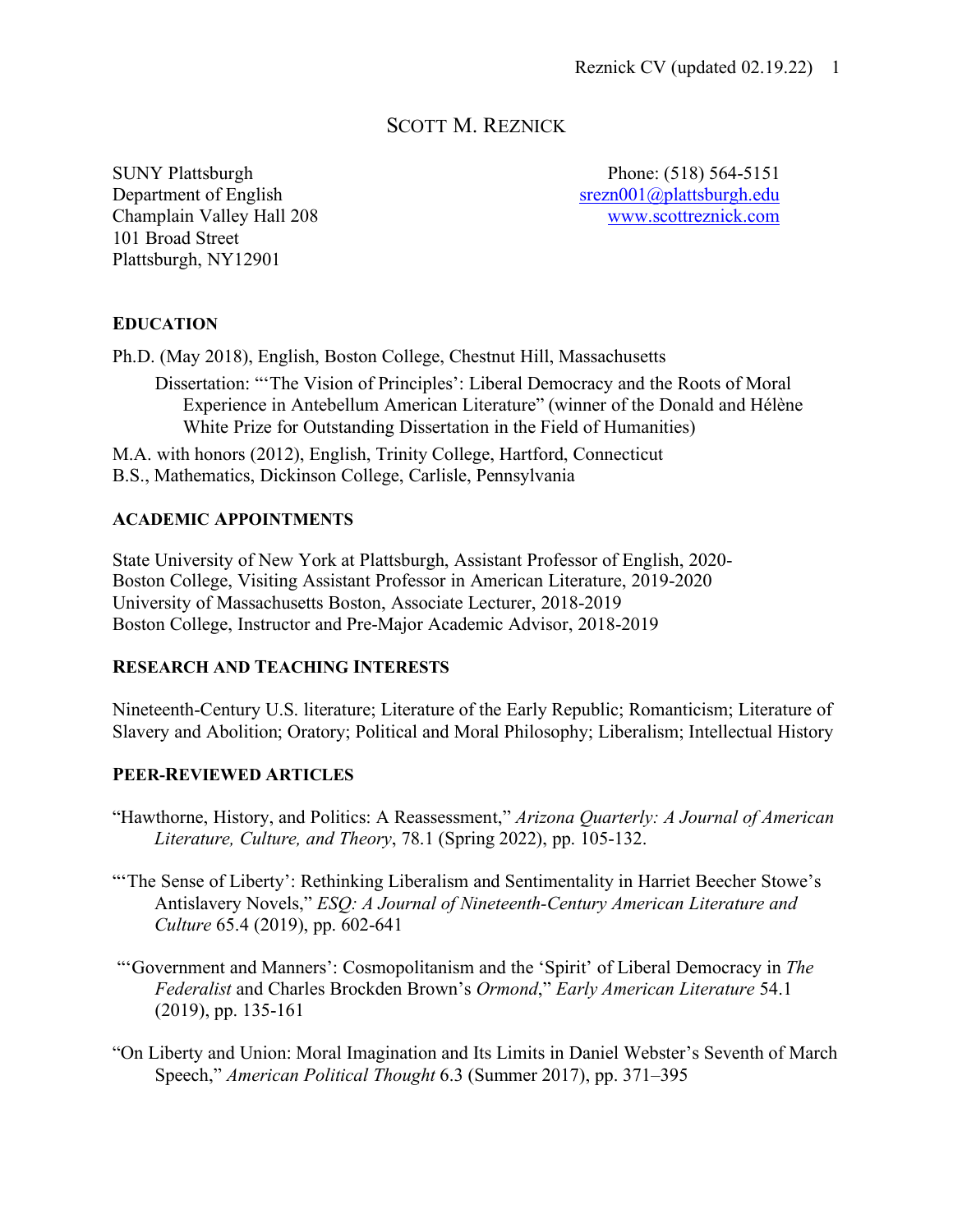### **INVITED ESSAYS**

"Literature, Politics, and Reality: Revisiting the Dark and Bloody Crossroads," *Forma de Vida* No. 21 (Summer 2021)

## **BOOK REVIEWS**

- Review of *Poetry Wars: Verse and Politics in the American Revolution and Early Republic*, by Colin Wells, in *Early American Literature* 53.3 (2018), pp. 999-1004
- Review of *The Divine Magnet: Herman Melville's Letters to Nathaniel Hawthorne*, Ed. Mark Niemeyer, in *Religion and the Arts* 21.1-2 (2017), pp. 280–283

## **PUBLIC WRITING**

"Apart of a Community—Or a Part of It: How Poetry Might Help a Divided People Reconnect," *The Hedgehog Review* Online (*THR Blogs*), 12 April 2021

#### **WORKS IN PROGRESS**

"The Vision of Principles': Political Liberalism and the Rise of the American Literary Romantic Tradition" (book project; under review)

"Going Visiting: Thoreau's Political and Ecological Thought" (article, in preparation)

"Like God's Judging Angel": Theodicy, Justice, and Equality in Rebecca Harding Davis' *Life in the Iron Mills*" (article, in preparation)

## **CURATED EXHIBITIONS**

Associate Curator, *Frederick Douglass & Nathaniel Hawthorne: Texts and Contexts*, John J. Burns Library, Boston College, October 15, 2015 – January 24, 2016.

#### **HONORS & AWARDS**

- Donald and Hélène White Prize for Outstanding Dissertation in the Field of Humanities, Boston College, 2018
- Dissertation Completion Fellowship, Boston College Graduate School of Arts and Sciences, 2017-2018
- Andrew Von Hendy Prize for Graduate Student Writing, Boston College, 2013, 2014, and 2016 Donald J. White Teaching Excellence Award, Boston College, 2015
- Graduate Fellow, Clough Center for the Study of Constitutional Democracy, Boston College, 2014-2018
- Summer Research Stipend (\$5,000), Clough Center for the Study of Constitutional Democracy, Boston College, 2014-2017 (4 separate awards)
- Presidential Fellowship, Boston College, 2012-2017
- Paul Smith Distinguished Master's Thesis Award, Trinity College, 2012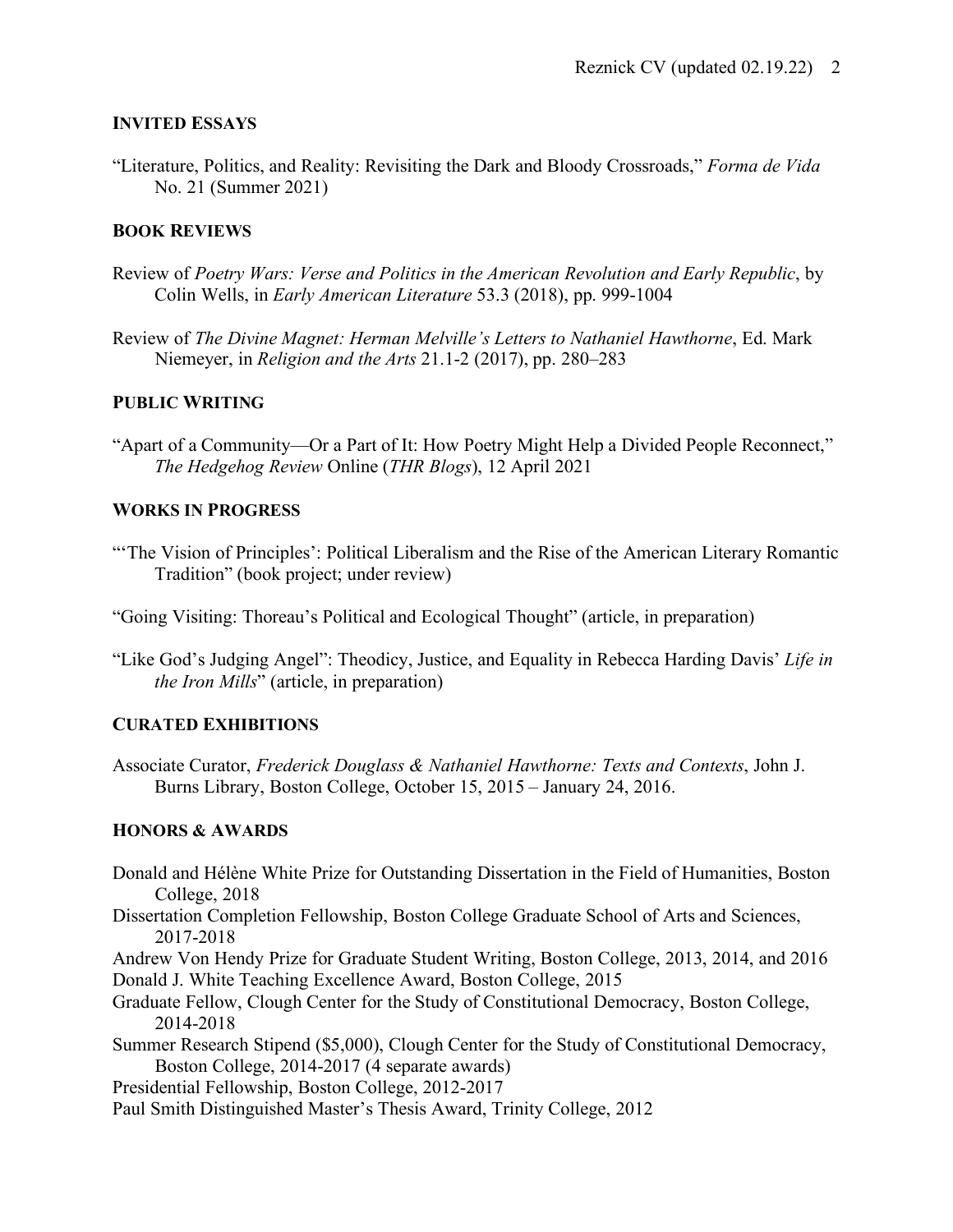### **PRESENTATIONS**

### **Invited Lectures and Talks**

"Frederick Douglass and Political Life," Regis College, Weston, Mass., 10 October 2017

"Frederick Douglass's America," Newton Free Library, Newton, Mass., 23 February 2017

Introduction to "The July Fourth Address of Frederick Douglass: A Public Reading," Historic Newton and Mass Humanities, Newton Centre, Mass., 24 June 2016.

## **Conference Papers**

- "'The Calm Full Fraught': Bleak Liberalism and the Poetics of Gesture in Melville's Postbellum Work," International Herman Melville Society Conference, Paris, France, June 2022 (accepted)
- "Toleration and the State of Nature: James Fenimore Cooper's Romantic Vision," Northeast Modern Language Association Convention, Philadelphia, Penn. (Virtual), March 2021
- "Politics, Ecology, and Judgment in Thoreau," American Literature Association Annual Conference, Boston, Mass., May 2019
- "Born Free and Everywhere in Chains: Moral Freedom and the Social Contract in Frederick Douglass's Autobiographical Project," Frederick Douglass across and against Times, Places, and Disciplines, Paris, France, October 2018
- "'An Infinite Variety of Fragments': Democracy, Liberalism, and Moral Value in Robert Montgomery Bird's *Sheppard Lee*," American Literature Association Annual Conference, Boston, Mass., May 2017
- "'Living in Other Lives': Surveillance and Privacy Amidst Hawthorne's Knot of Dreamers," American Literature Association Annual Conference, Washington, D.C., May 2014
- "'The American Practice of Democracy': W.D. Howells's Enlightenment Conception of Social Class in *Annie Kilburn*," American Literature Association Annual Conference, Boston, Mass., May 2013

## **Other Conference Participation**

- Panel Organized, "Democracy and Liberalism in U.S. Literature and Politics," co-organized with Matthew Scully, Tufts University, American Literature Association, Boston, Mass., May 2017
- Moderator, "The Territory of a People: Questioning Community," Boston College Philosophy Graduate Conference, March 2017
- Discussant, English Graduate Colloquium, "Negotiating Domesticity," Fall 2014, Boston College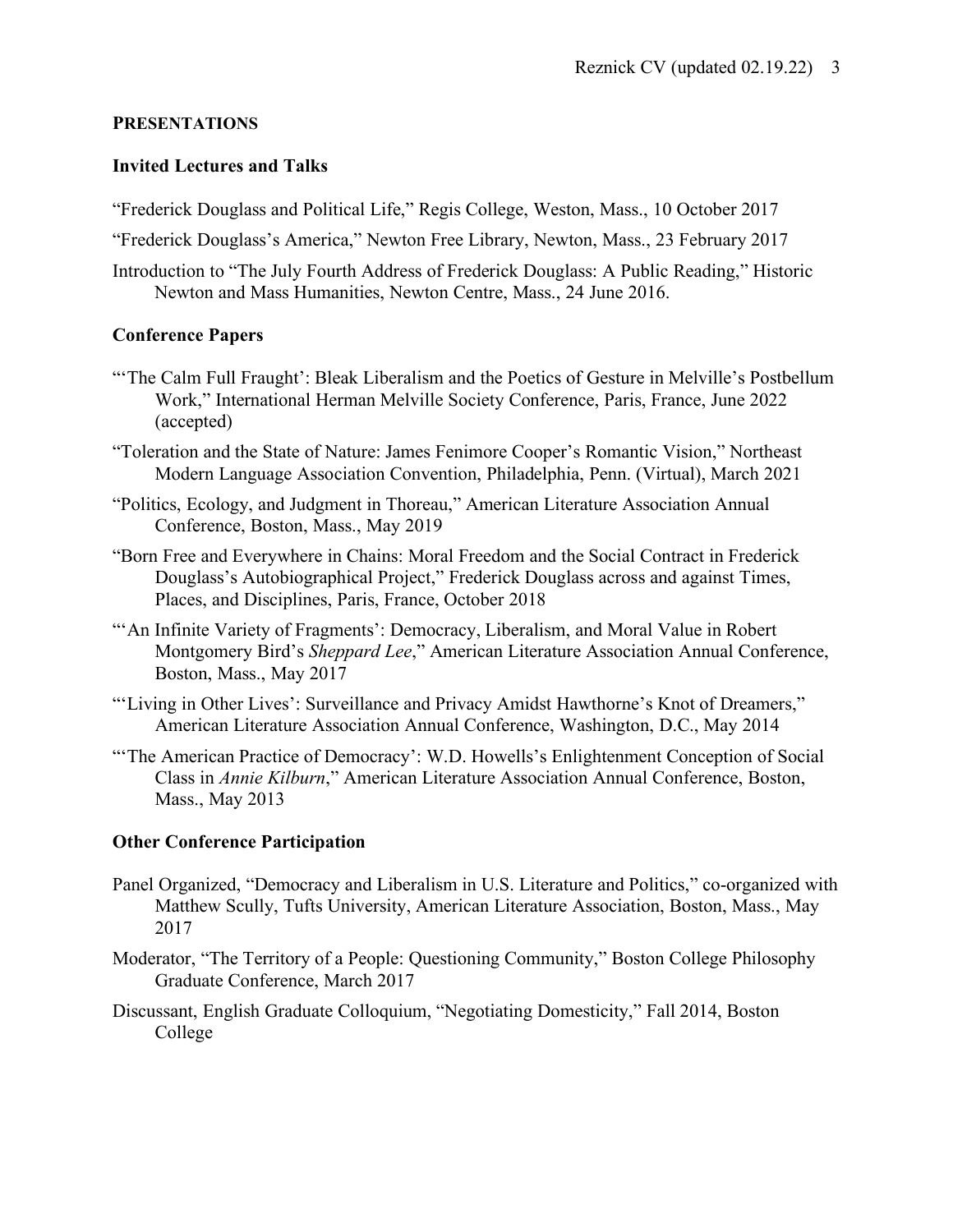### **Campus and Departmental Talks**

- "Democracy and Disagreement in the Nineteenth-Century American Novel," SUNY Plattsburgh's Writers and Their Craft Series, 15 April 2021
- "The Sense of Liberty': Democracy, Consensus, and Liberal Sentimentality in Harriet Beecher Stowe's Political Fiction," Boston College, Clough Center, Sept 2017
- "'Government and Manners': Federalism, Individualism, and the Gothic in *The Federalist* and Charles Brockden Brown's *Ormond*," Boston College, Clough Center, Nov 2017
- "On Liberty and Union: The Moral Imagination of Daniel Webster," Boston College, Clough Center, Sept 2015

#### **Media**

"North Country Scholar Uses American Literature to Understand Political Division" (radio interview), *North Country Public Radio*, WXLU Plattsburgh, 3 May 2021

### **TEACHING EXPERIENCE**

State University of New York at Plattsburgh

- "American Literature and Social Unrest" (Topics in Literary Expression) (Fall 2021)
- "American Literature to the Civil War" (Spring 2021 and 2022)
- "American Literature Civil War to World War I" (Fall 2020 and 2021)

"English Romantic Poetry" (Spring 2022)

"The Pleasures of the Text: Literary Interpretation: (Fall 2020 and 2021, Spring 2021 and 2022)

"Visions of America" (Spring 2021)

#### Boston College

"Slavery, Politics, and American Literature" (Graduate Seminar, Spring 2020)

"Introduction to American Studies" (Spring 2020)

"Literature and Politics from *Julius Caesar* to *Game of Thrones*" (Spring 2019, Fall 2019)

"American Literary History II" (Fall 2019)

"The Courage to Know" (Fall 2018, Spring 2019)

"Studies in Narrative" (Spring 2016)

"19th-Century American Literature and the National Imagination" (Fall 2015)

"Literature Core: Politics and/vs. Literature" (Spring 2015)

"First-Year Writing Seminar" (Fall 2014)

Teaching Assistant, "Boston: History, Literature, and Culture I" (Fall 2013), with Professors Paul Lewis and Owen Stanwood, Boston College.

University of Massachusetts Boston

"Experiencing Boston" (Fall 2018-Spring 2019) "Composition" (Fall 2018)